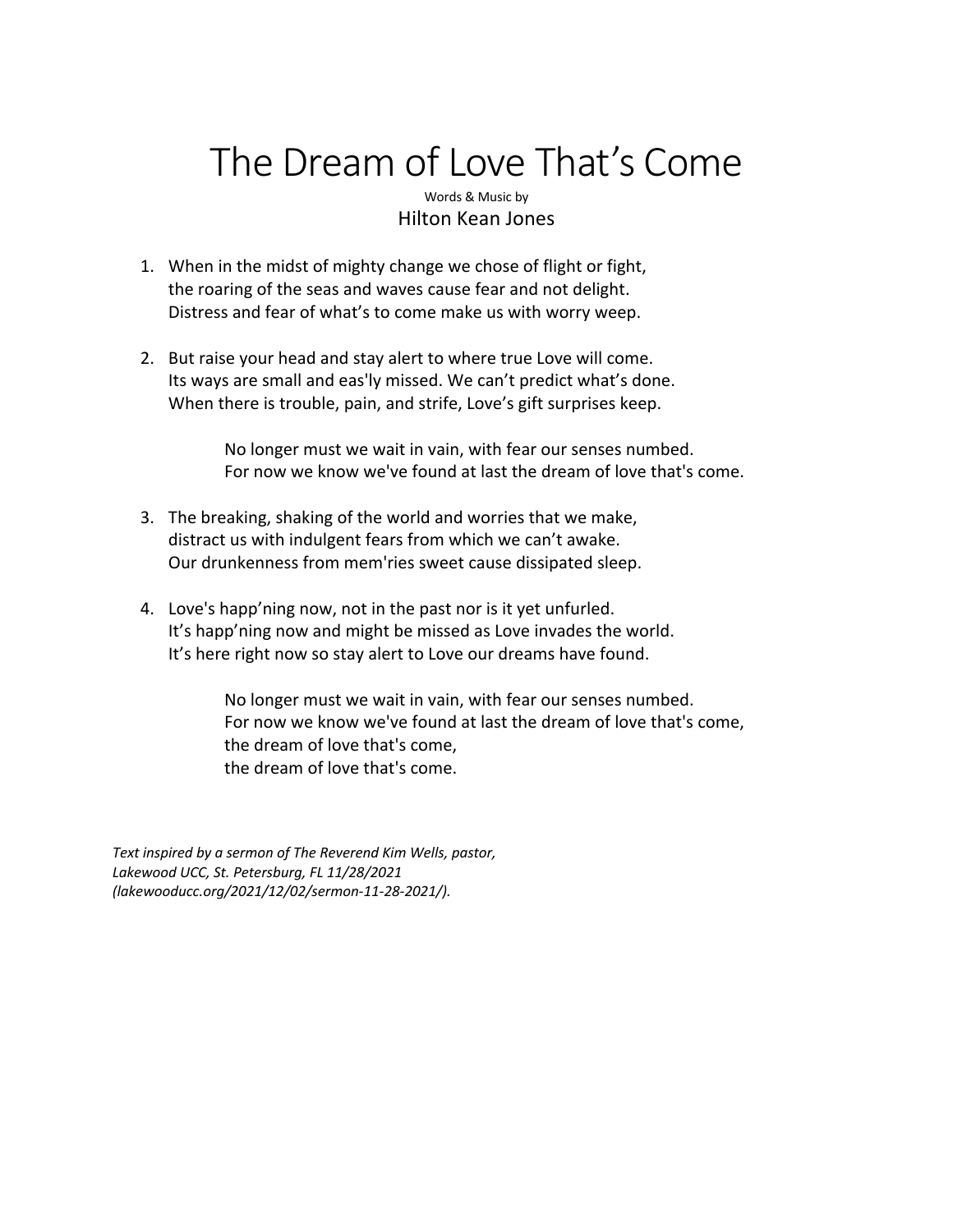## The Dream of Love That's Come

Hilton Kean Jones









Text inspired by a sermon of The Reverend Kim Wells, pastor, Lakewood UCC, St. Petersburg, FL 11/28/2021 (lakewooducc.org/2021/12/02/sermon-11-28-2021/).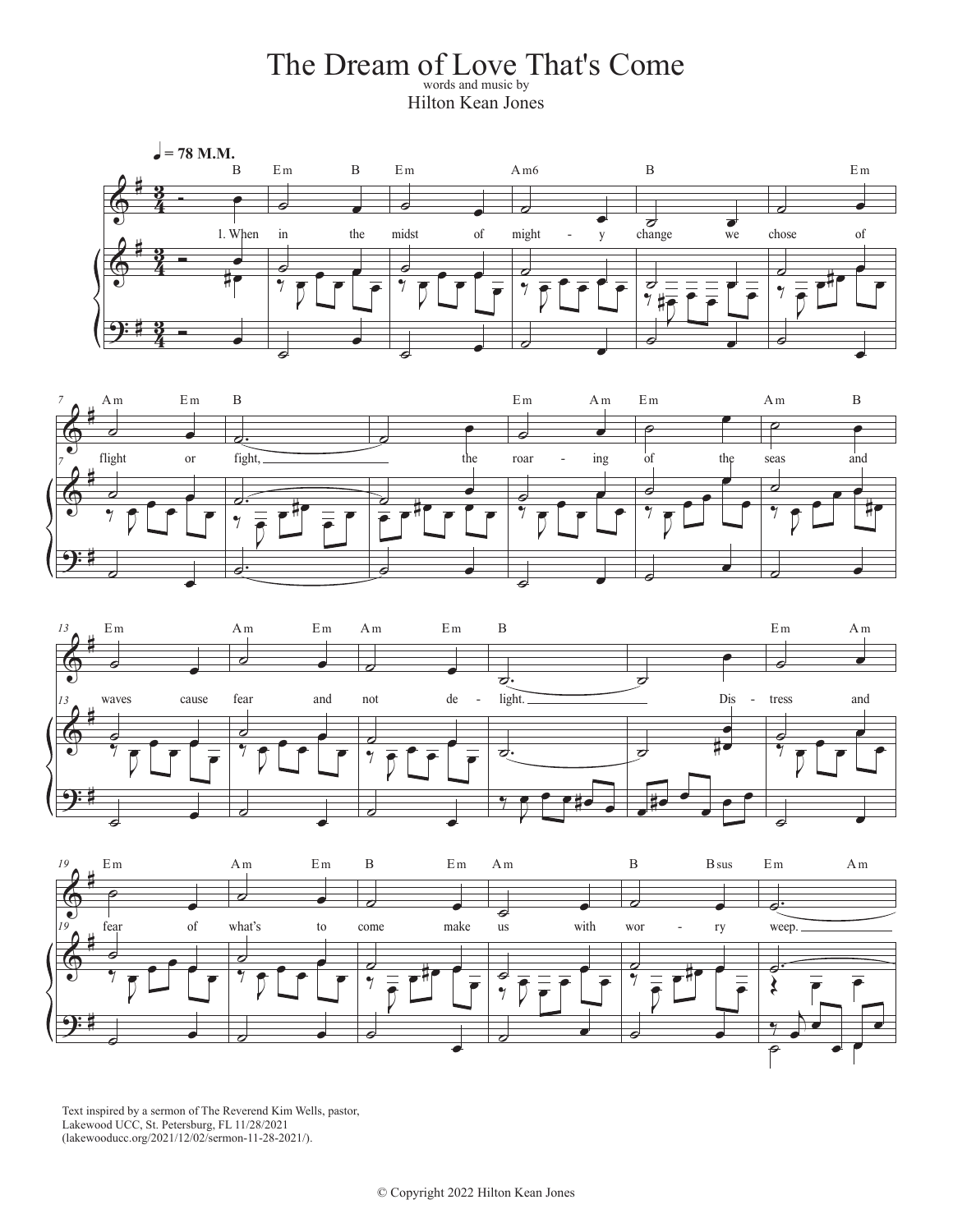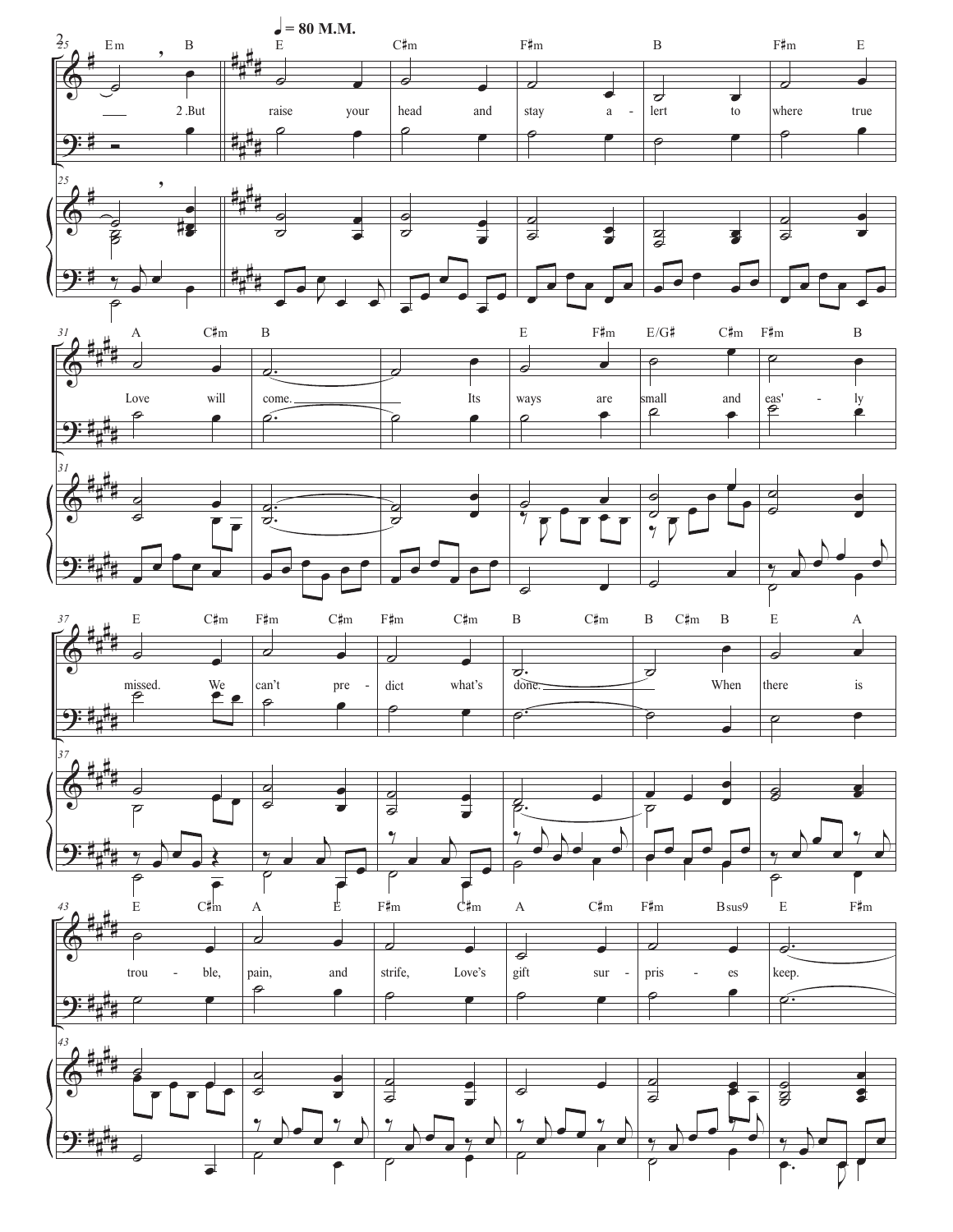![](_page_3_Figure_0.jpeg)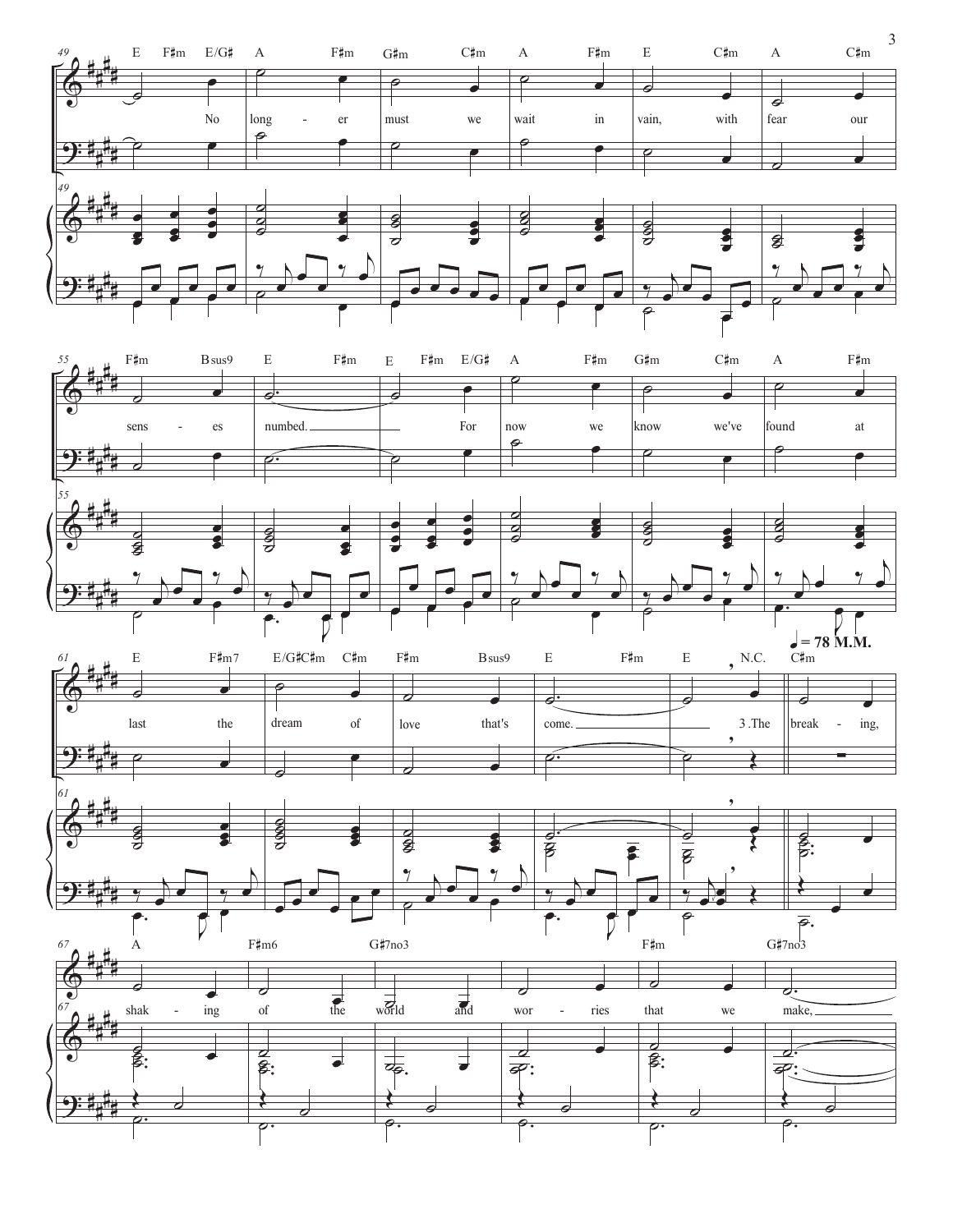![](_page_4_Figure_0.jpeg)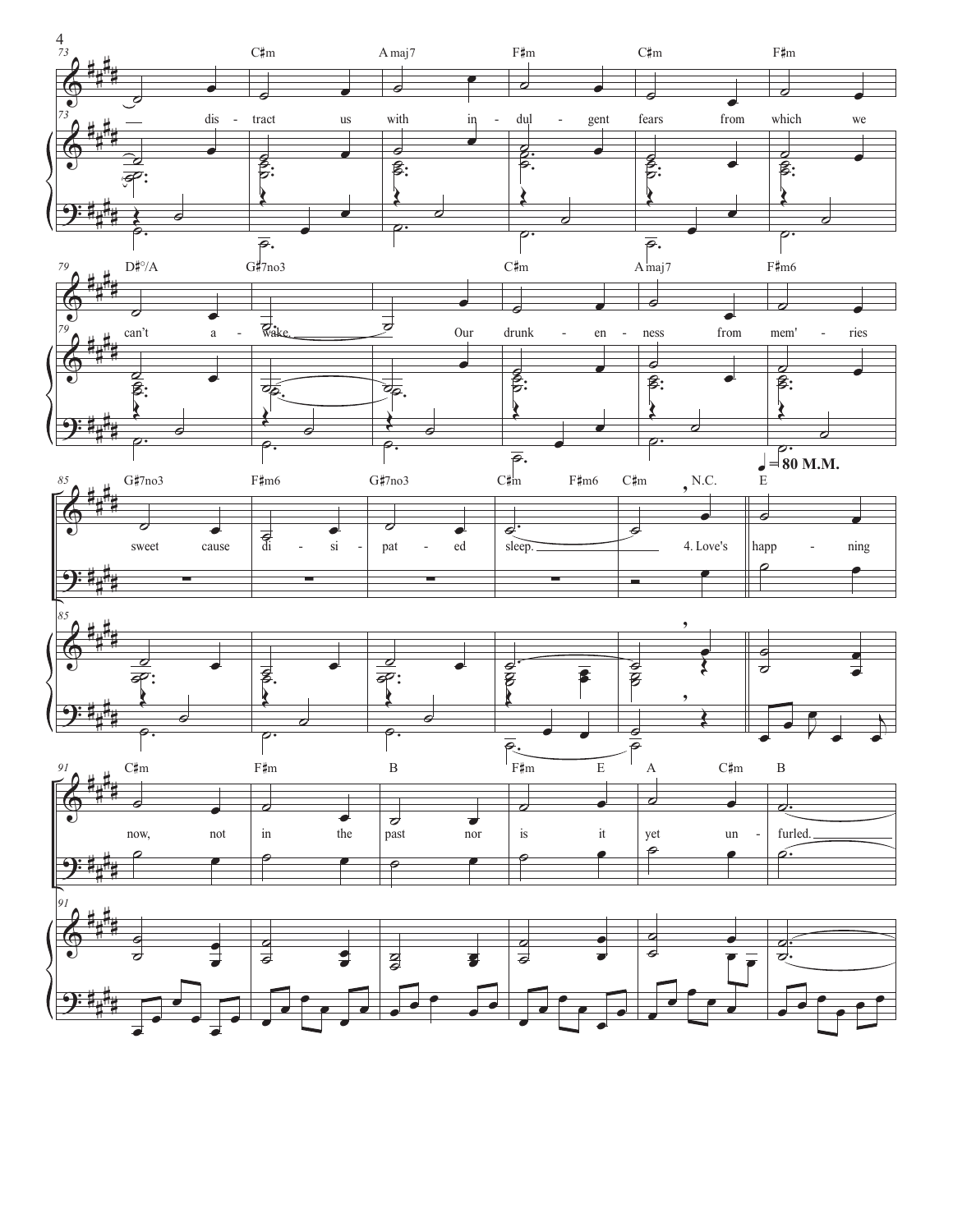![](_page_5_Figure_0.jpeg)